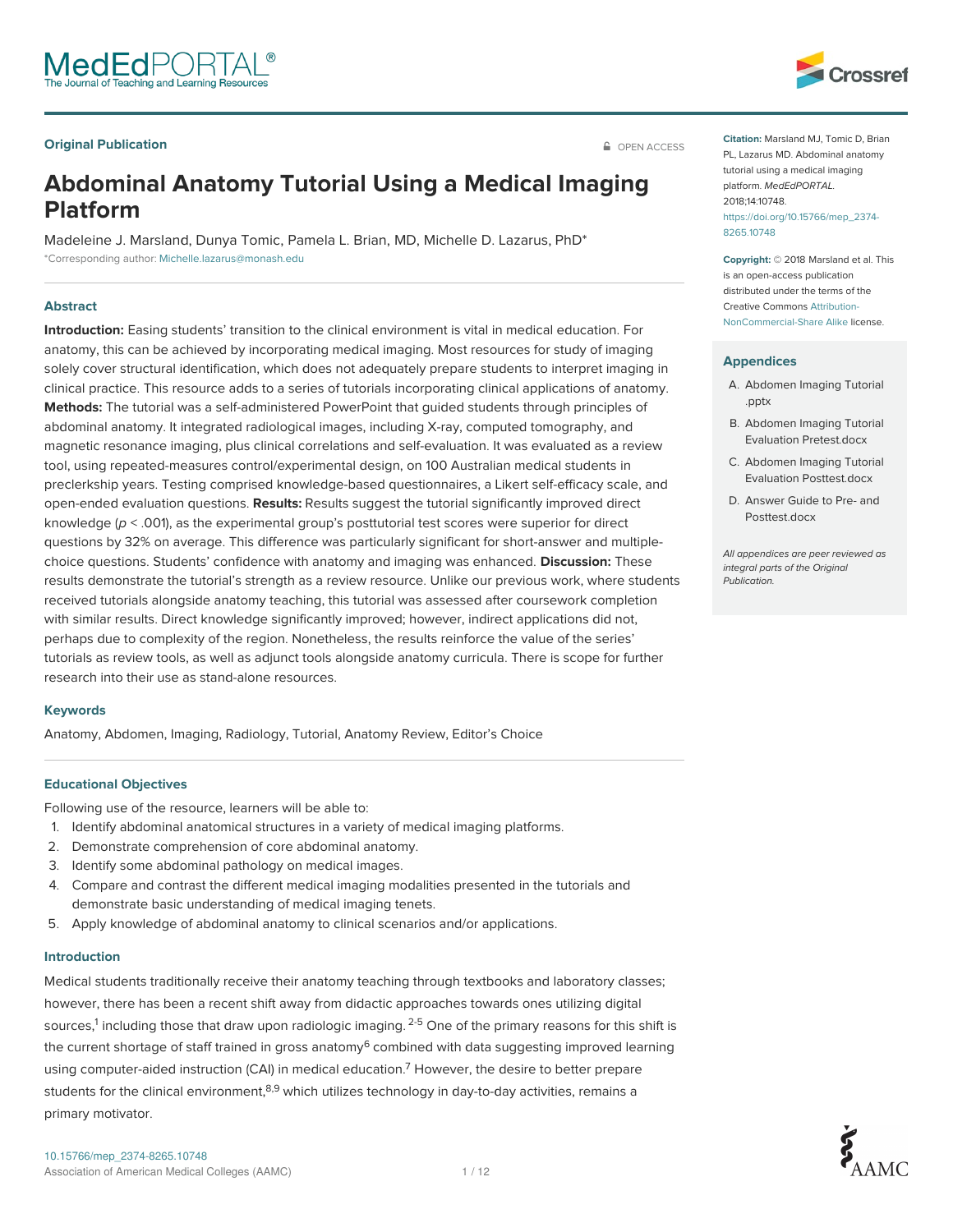A particularly challenging task for medical students is the transition from learning basic science in the classroom to applying this learned knowledge to patient scenarios in clinical practice.<sup>10</sup> Having received the majority of teaching in the form of lectures and tutorials, students may then enter unfamiliar territory in hospital placements where they rely on resources such as biochemical testing and radiologic imaging. This explains the push for integrating clinically relevant information from the early years of medical school; in this scenario, students are eased into their transition from classroom to clinic. The benefits of introducing clinical concepts at an early stage have been explored in the fields of anatomy,<sup>11,12</sup> histology,<sup>13</sup> and neurobiology.<sup>14</sup> The purpose of this tutorial is to contribute to the bridging between basic science teaching and clinical applications of medicine. As the latest instalment in our series of medical imaging tutorials,<sup>15-17</sup> this educational resource fosters students' abilities to integrate anatomical principles with radiological imaging and commonly encountered clinical scenarios.

Where previous tutorials in the series have been developed for teaching of thoracic, upper limb, and lower limb anatomy,<sup>15-17</sup> this work focuses on the challenging and multifaceted abdominal region that is essential in anatomical learning. As with the previously published tutorials in this series, this tutorial aims to broaden the scope of radiologic teaching, assisting early matriculating health care students' understanding of important anatomical relationships and their ability to apply this knowledge to clinical situations. These objectives are achieved through the teaching of anatomy using medical imaging. This tutorial explores several imaging modalities, including radiographs, computed tomography (CT), and magnetic resonance imaging (MRI). It exposes students to a diverse range of imaging techniques they are likely to encounter in clinical practice while covering abdominal anatomy in sound detail. The tutorial shares similarities to other published resources that endeavor to incorporate radiology into anatomy teaching, such as through team-based learning modules<sup>18</sup> and self-guided anatomical atlases.<sup>19</sup> It adds to the current literature through its versatility for use in a variety of settings.

Although the integration of ultrasound into medical anatomy curricula is an increasing trend,  $^{20,21}$  it was an  $\,$ executive decision to omit this modality from our tutorial due to the complexities of understanding how ultrasound works, an understanding required for its interpretation but beyond the scope of our hour-long review tool. However, the PowerPoint format enabled slides detailing exploration of ultrasonography to be added into the tutorial, allowing its use in a broader range of contexts and permitting not only novice learners but also more experienced students to expand their anatomical knowledge.

The research described below investigates the effectiveness of this imaging-based tutorial on medical students' knowledge of anatomical concepts and their preparedness for using imaging in clinical scenarios, primarily as a review tool for students who have already received standard abdominal anatomy teaching.

#### **Methods**

#### Tutorial Design

The tutorial (Appendix A) was a self-directed PowerPoint that guided learners through an overview of abdominal anatomy using a variety of radiologic images. PowerPoint was selected as the most appropriate tutorial program due to the flexibility it provides stakeholders (educators and students), as PowerPoint is compatible with virtually any digital device and allows stakeholders to take charge of their experience by choosing specific content on which to focus.



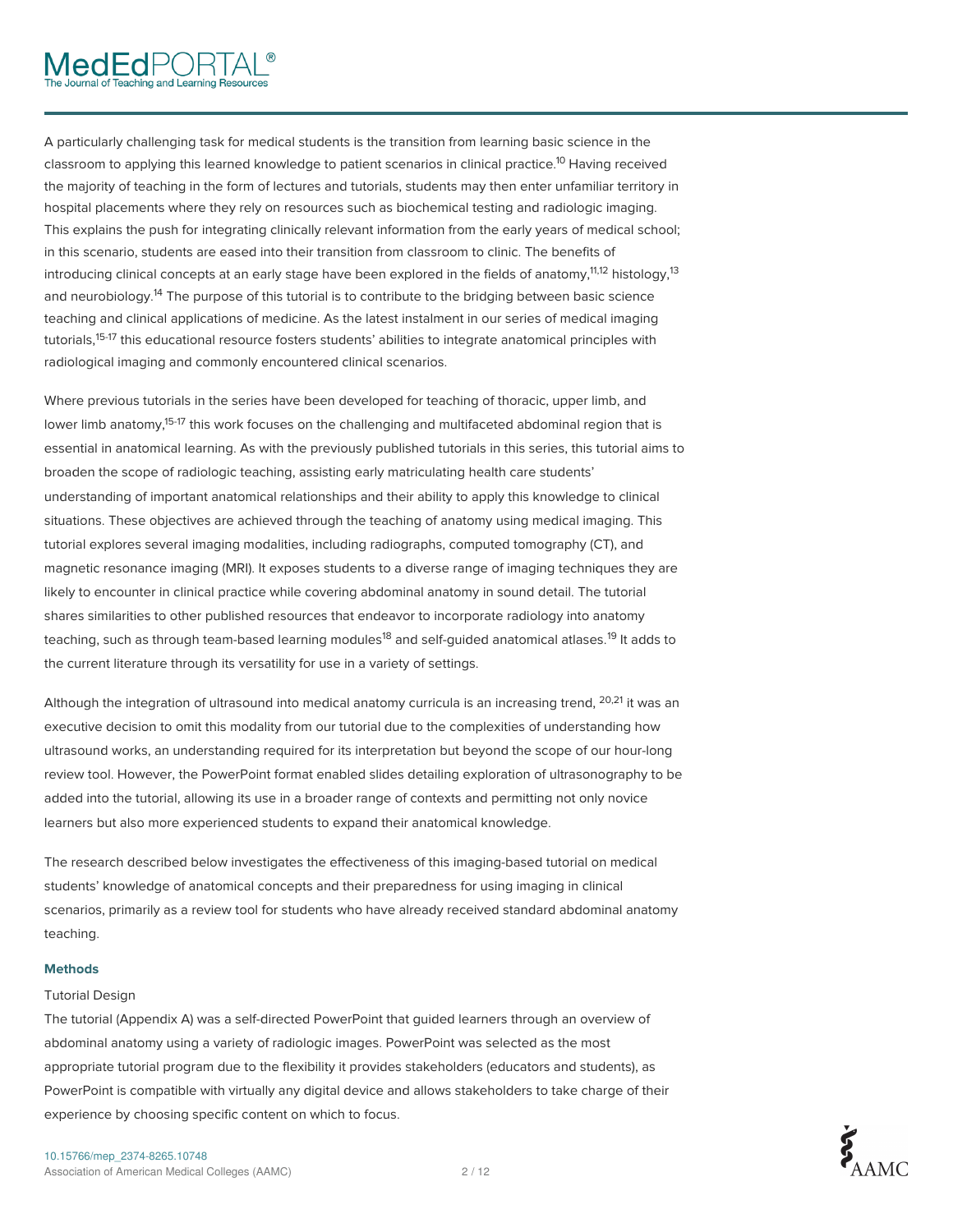# **MedEd**PORTA

There were three main sections to the abdominal anatomy tutorial: (1) basic concepts in radiology, (2) the gastrointestinal tract, and (3) orientating abdominal anatomy. As with previous tutorials in the series, the images used included X-rays, CT, and MRI. Abdominal anatomy was taught using animations and text boxes to highlight structures for identification. Color-coded text boxes provided clinical correlations, radiological correlations, or self-evaluation quiz questions. Radiological images were obtained from a deidentified teaching database, as per all previous tutorials in this series. 15-17

One of the tutorial's strengths is its flexibility for use in a variety of settings. Once students have access to the PowerPoint file, they can review the tutorial at their own leisure. Although we tested this tutorial specifically on Australian undergraduate medical students after their abdominal anatomy teaching program, the knowledge can be extrapolated to various health sciences anatomy curricula. The tutorial can be adapted for simplification or extended for use in a more comprehensive anatomy program with the removal or addition of PowerPoint slides. The tutorial explored several areas, beginning with an overview of the principles behind radiological imaging, which can be considered in further depth if required. All major areas of the abdomen and gastrointestinal tract were outlined, including the liver and biliary system, small and large intestine, renal system, spleen, and abdominal vasculature.

As the tutorial was not developed to serve as a stand-alone anatomy tool, it can be used at any point in the anatomy course, from an introduction to abdominal anatomy to revision for examinations, as well as in group tutorials. Facilitating the tutorial in a group setting would require minimal logistical effort, namely, a projector for students' collaborative viewing of the resource. Our testing of this tutorial involved a standard tutorial room setup where students brought their own laptops and worked independently over the course of 1 hour. However, several room arrangements would be appropriate for administering the tutorial. Basic room setup could include students seated in small groups, with a projector at the front and a computer for a facilitator to guide progression through the tutorial. Alternatively, students could work on individual computers at their own pace while a facilitator addresses particular anatomical areas using models or specimens. Finally, when the resource is used as a self-directed tutorial, students are able to access it on their own devices at any time, and thus, a formal room setup may be unnecessary as students can run the tutorial at home without a facilitator.

Although the pretest and posttest were developed for the purpose of testing effectiveness of the tutorial, they may also be used in anatomy programs to assess students' knowledge before and after reception of the tutorial. This would encourage discussion amongst students and facilitators to identify areas of abdominal anatomy knowledge that require particular focus. The timing of testing would vary according to facilitators' arrangements and how many sessions they would require to cover the tutorial in its entirety. Depending on the depth of coverage of each anatomical area and whether facilitators wish to explore the anatomy in greater detail, the tutorial could be delivered in a single session or multiple short teachings. The assessments (tutorial, pretest and posttest quizzes) provide an opportunity for learners to self-assess, giving educators the option to flip the classroom. Based on the length of the PowerPoint and student feedback, we recommend a 1-hour session to move through the PowerPoint.

#### Test Design and Evaluation

The pretest and posttest (Appendices B & C) administered to students featured multiple-choice questions

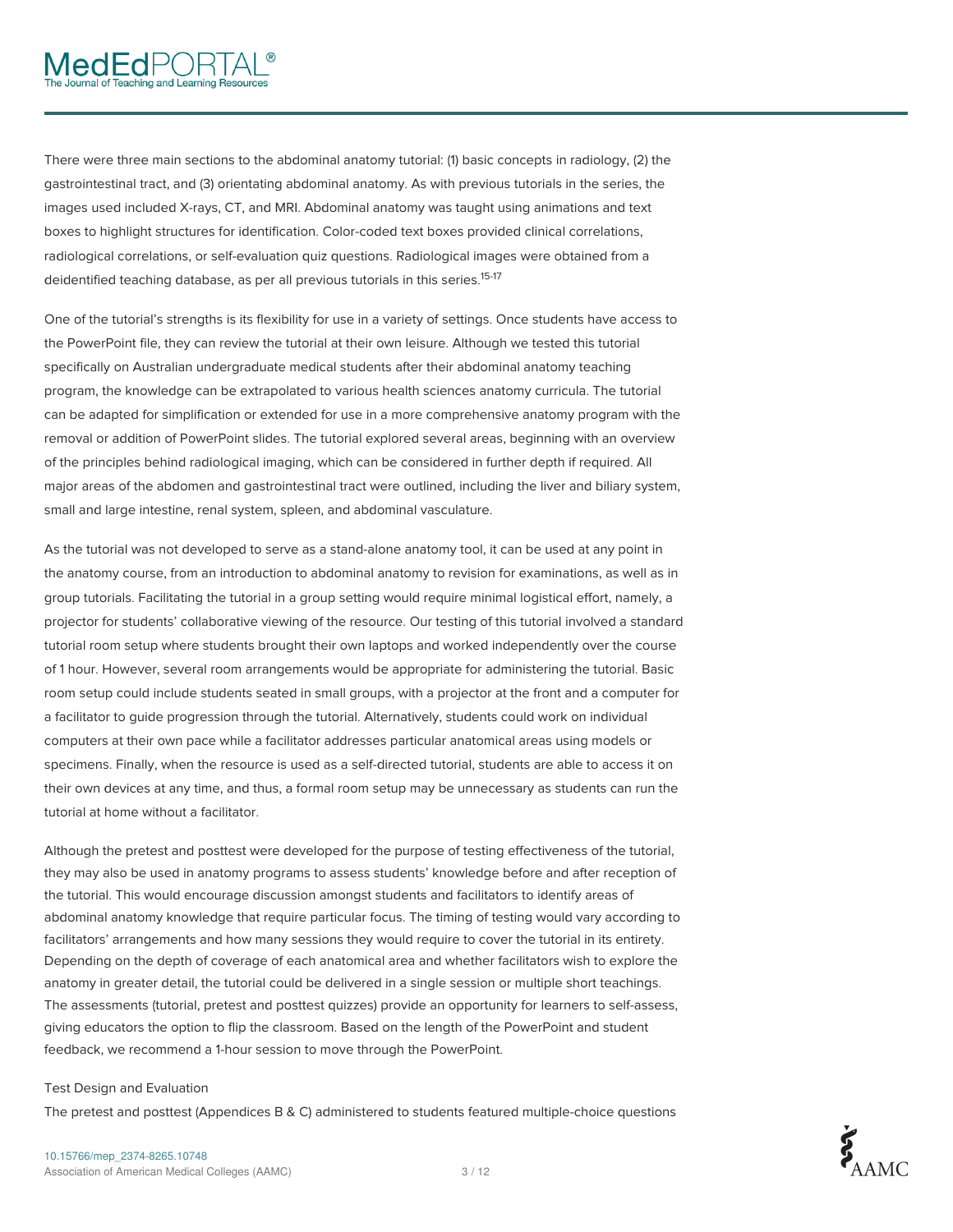(MCQs), image identification, and short-answer questions (SAQs). Similar concepts were addressed in both tests, with each question on the pretest matched to a corresponding question on the posttest covering the same learning objectives. The matched questions were not identical, thus reducing the possibility of testing bias. Prior to distribution, the tests were administered to fourth-year medical students, who, being 2 years ahead of test subjects in their studies, had completed all of their core anatomy teaching. This ensured that there were no discrepancies between tests and that any questions with significant discordance were eliminated. An answer guide (Appendix D) was used in marking, with clearly specified answers, so there was consistency amongst markers. Students participated on a voluntary basis, and all information was deidentified, for both the test cases with fourth-year students and on the formal testing day. Participation had no positive or negative influence on academic progress.

#### Formal Tutorial Evaluation

Students were allocated randomly in a 1:1 ratio to experimental and control groups. A total of 100 students attended the session, meaning 50 were allocated to each group; two invigilators facilitated the session. The control group was given 30 minutes to complete the pretest and then completed the 30-minute posttest immediately after, before being given access to the abdominal anatomy tutorial. Experimental students were given the 30-minute pretest, then were allowed 1 hour to study the tutorial before being given the 30-minute posttest. Study of the tutorial was self-directed, and students were given no didactic teaching or direction for use of the tutorial. All students in both groups ultimately received access to the tutorial to ensure equal access to this learning tool and compliance with ethics.

#### Likert-Scale Evaluation

After completion of testing, students in both groups were given an online Likert-scale questionnaire to determine the impact of the tutorial on their knowledge of anatomy and radiology, as well as on their confidence in integrating these principles into their upcoming clinical placement.

#### Statistical Analysis

A two-tailed power analysis was performed prior to testing. Effects of currently published tutorials in the series<sup>15-17</sup> were used in estimating an effect size of 0.8, and a significance level of .05. A total of 100 students voluntarily agreed to participate in the study, meaning that 50 students were randomly allocated to the experimental group and 50 to the control group. Based on these figures, an overall power of .977 was calculated for the study, indicating minimal chance of type II error.

The Monash University Human Research Ethics Committee approved this study.

Test results were compared between the experimental and control groups for both the pretest and posttest, using percentage change and a two-tailed paired t test, due to convention and the differences between the two tests. Analysis was conducted for each question type (MCQ, image identification, and SAQ). Analysis also distinguished direct questions, which assessed information that could be gained completely from the abdominal anatomy tutorial, from indirect questions, which extended beyond the scope of the tutorial and required students to draw on their preexisting anatomical knowledge (from the classroom and the tutorial) and clinical reasoning skills.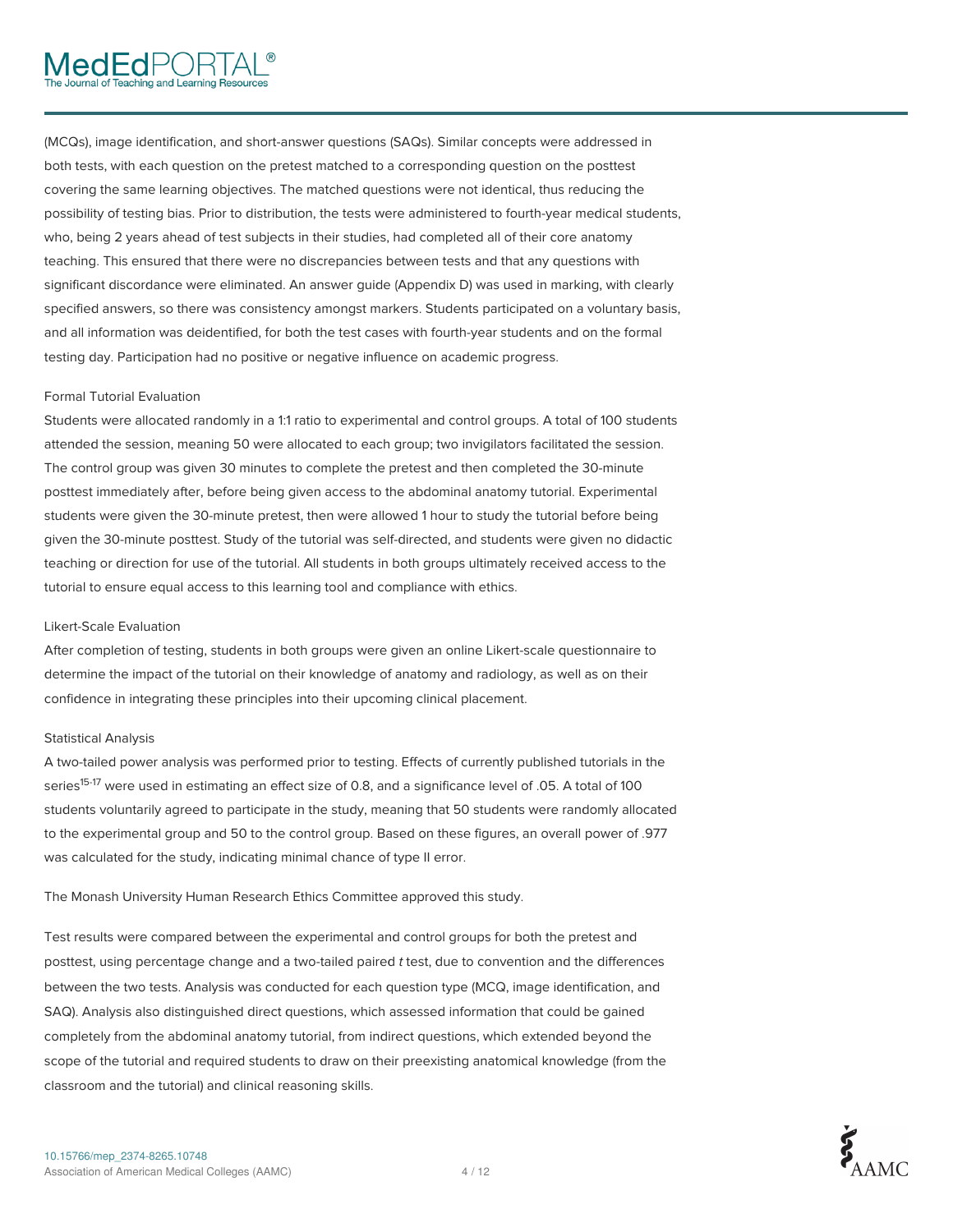#### **Results**

With regard to direct questions, experimental group students performed significantly ( $p < .001$ ) better on the posttest compared to the control group by an average of 32.0%. Interestingly, pretest results favored the control group, whose results were on average 3.3% higher, but this result was not statistically significant ( $p = .75$ ). For indirect questions, a similar phenomenon was observed. On the posttest, the experimental group was superior by an average of 16.0%, but this was not a significant result ( $p = .22$ ). On the pretest, the control group results were on average greater by 2.8%, but not significantly ( $p = .85$ ).

Separate analysis was performed for each question type to determine which areas of knowledge were most considerably affected by the tutorial. There were no statistically significant differences for either question type, direct or indirect, on the pretest. On the posttest, the experimental group was significantly better on the direct SAQs ( $t = 0.55$ ,  $p < .001$ ) and MCQs ( $t = 3.30$ ,  $p = .008$ ). It was also superior to the control group on direct image identification questions, but not significantly  $(t = 1.60, p = .15)$ . For indirect questions, the experimental group was superior for each question type, but none of the results, SAQ  $(t =$ 0.50,  $p = .65$ ), MCQ (t = 0.48,  $p = .64$ ), or image identification (t =1.30,  $p = .25$ ), were statistically significant.

The full set of results, in terms of percentage change, is shown in Figure 1.



**Figure 1.** Percentage change comparing control to experimental groups. This figure demonstrates the difference in student performance between experimental and control groups in the anatomy pretest and posttest for both direct and indirect questions. Each bar represents performance in a particular question type as described in the legend, including total performance on all questions. Results favoring the experimental group are indicated above the baseline, with percentage change for each question type to two decimal places and statistically significant results (*p* < .05) marked with an asterisk (\*). Cases where the control group performed better than the experimental group are represented by bars below the baseline, with the corresponding negative percentage change. Abbreviations: MCQ, multiple-choice questions; SAQ, short-answer questions.

A Likert scale was used for students' subjective assessment of the tutorial. The results of this assessment showed that the majority of students (57%) considered the tutorial to be somewhat good overall and

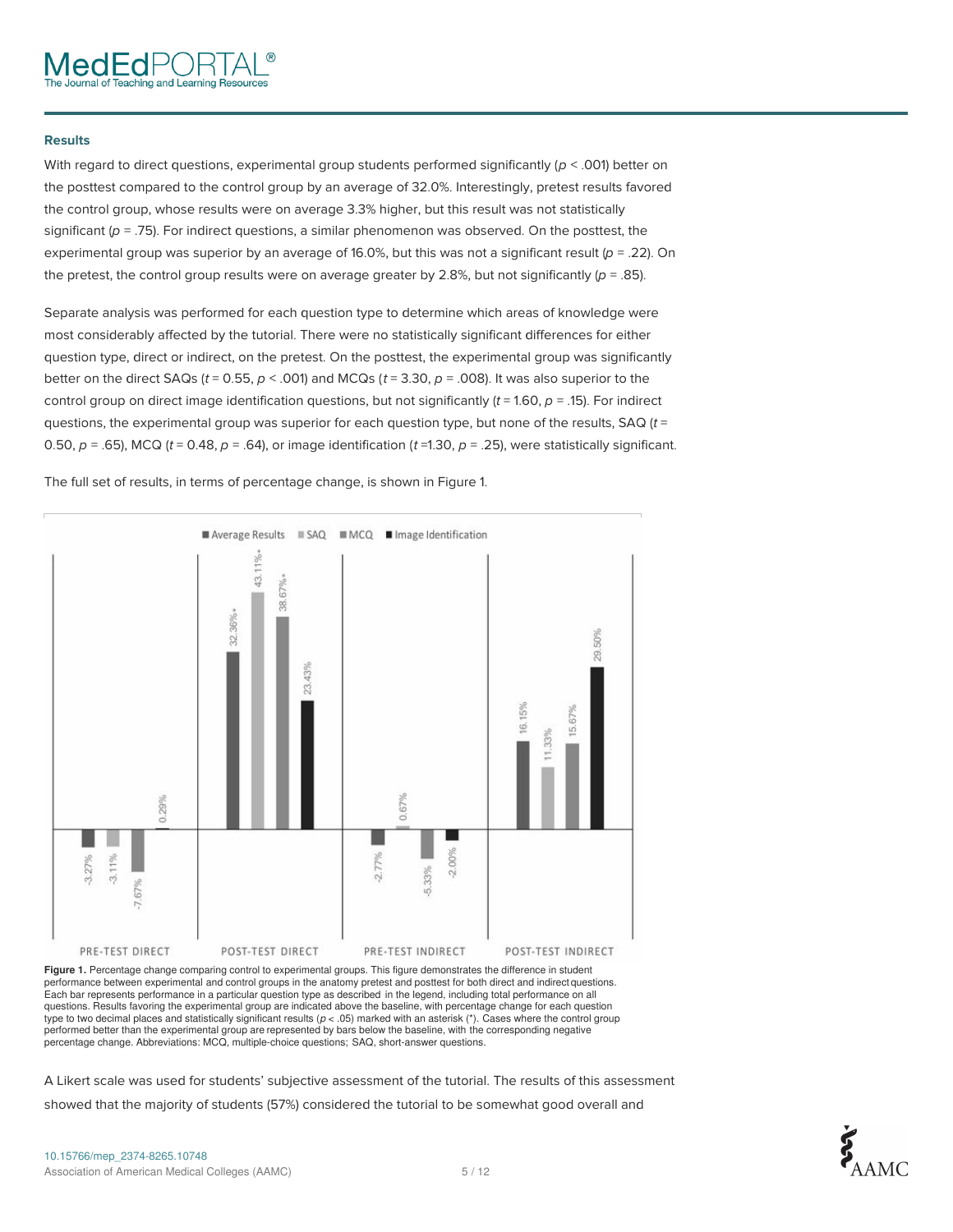## **MedEdl** eaching and Learning Resources

extremely good as a review tool (52%). Most students felt moderately more comfortable with abdominal anatomy and radiological concepts following completion of the tutorial. Nearly all students found that the 1-hour session gave them sufficient time to complete the tutorial.

The full set of responses to all questions is detailed in Figures 2-7.



**Figure 2.** Student overall attitudes to the anatomy tutorial. This figure shows the full set of students'responses on the online feedback questionnaire regarding their overall perception of the abdominalanatomy tutorial. Each bar corresponds to the percentage of all students (both experimental and control groups) selecting the given answer. No bars are seen where no students selected a particular option.



**Figure 3.** Student perception of the tutorial's effectiveness as a review tool. This figure details the students' responses on the online survey regarding their perception of the tutorial's effectivenessin<br>providing revision of abdominal anatomy. The percentage of students selecting a particular response is<br>detailed using ba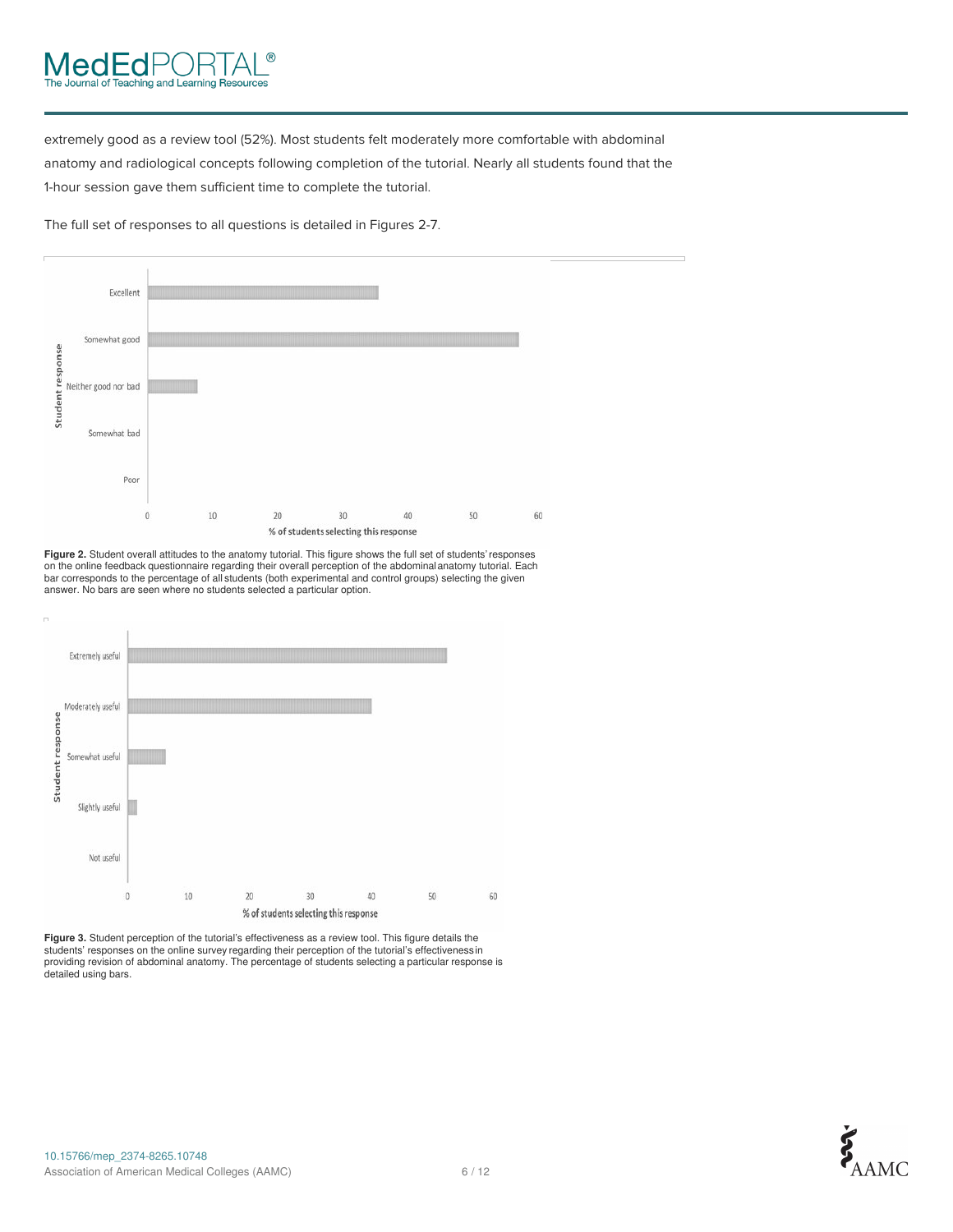# The Journal of Teaching and Learning Resources  $^{\circledR}$



**Figure 4.** Student increase in confidence with abdominal anatomy after the tutorial. In this figure, students' changes in confidence<br>regarding abdominal anatomy knowledge are recorded as extrapolated from the online quest students selecting a particular option.



**Figure 5.** Student increase in confidence with radiology after the tutorial. This figure details the full set of student opinions on the online survey regarding their confidence with radiology following the abdominal anatomy tutorial. Bars illustrate the popularity of each response as a percentage of all student responses.

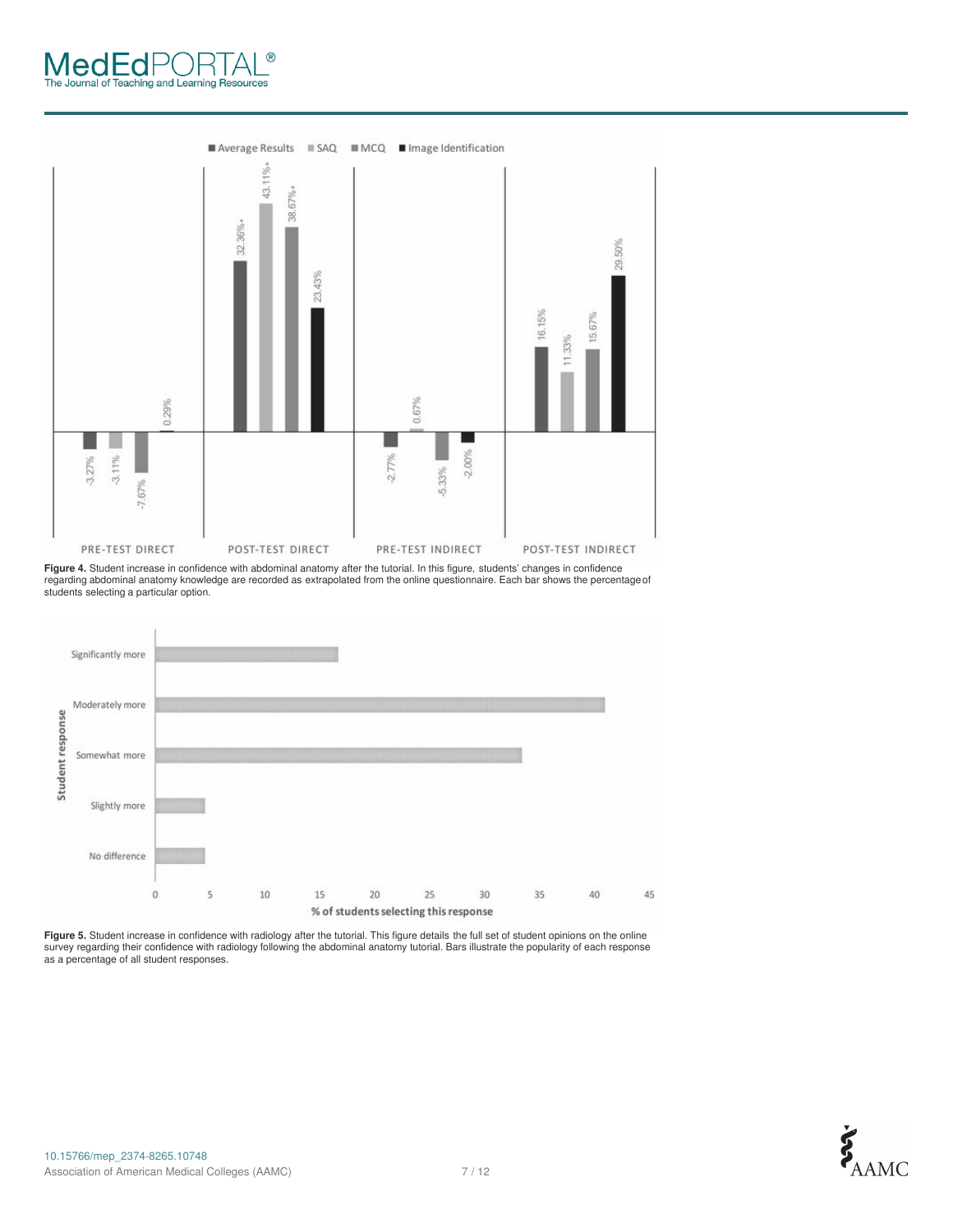### -uł ching and Learning Resources



**Figure 6.** Student increase in confidence for starting clinical placements after the tutorial. This figure assesses the outcomes of the online survey question regarding students' confidence for undertaking clinical placement following the anatomy tutorial. The proportion of students selecting each response is detailed through bars.



Figure 7. Student perceptions of adequacy of time given to complete the tutorial. In this figure, students' feedback from the questionnaire regarding sufficiency of time required to complete theabdominal anatomy tutorial is shown. Each bar relates to the proportion of all students choosing one of these options.

#### **Discussion**

In undergraduate medicine, a commonly faced challenge for students is the application of anatomical knowledge learned in the classroom to the clinical environment $^{2,22}$ ; one approach to tackling this deficit is to enrich basic science teaching with clinically relevant scenarios.<sup>23-25</sup> This tutorial serves to teach core abdominal anatomy through the use of medical imaging, focusing on clinical examples as per previous resources in our series.<sup>15-17</sup> It expands the scope of the series by focusing on a new and particularly difficult anatomical region, the abdomen and gastrointestinal tract, while also being tested in a manner different from our previously published work.

The selection of PowerPoint as the platform for tutorial delivery enables flexibility for learners to explore different anatomical areas, forms of imaging, and learning objectives at their own pace. It also gives educators the option of selecting particular sections or slides from the tutorial to be administered for teaching, allowing the tutorial to be worked into diverse anatomy curricula without the limitations of a rigid



60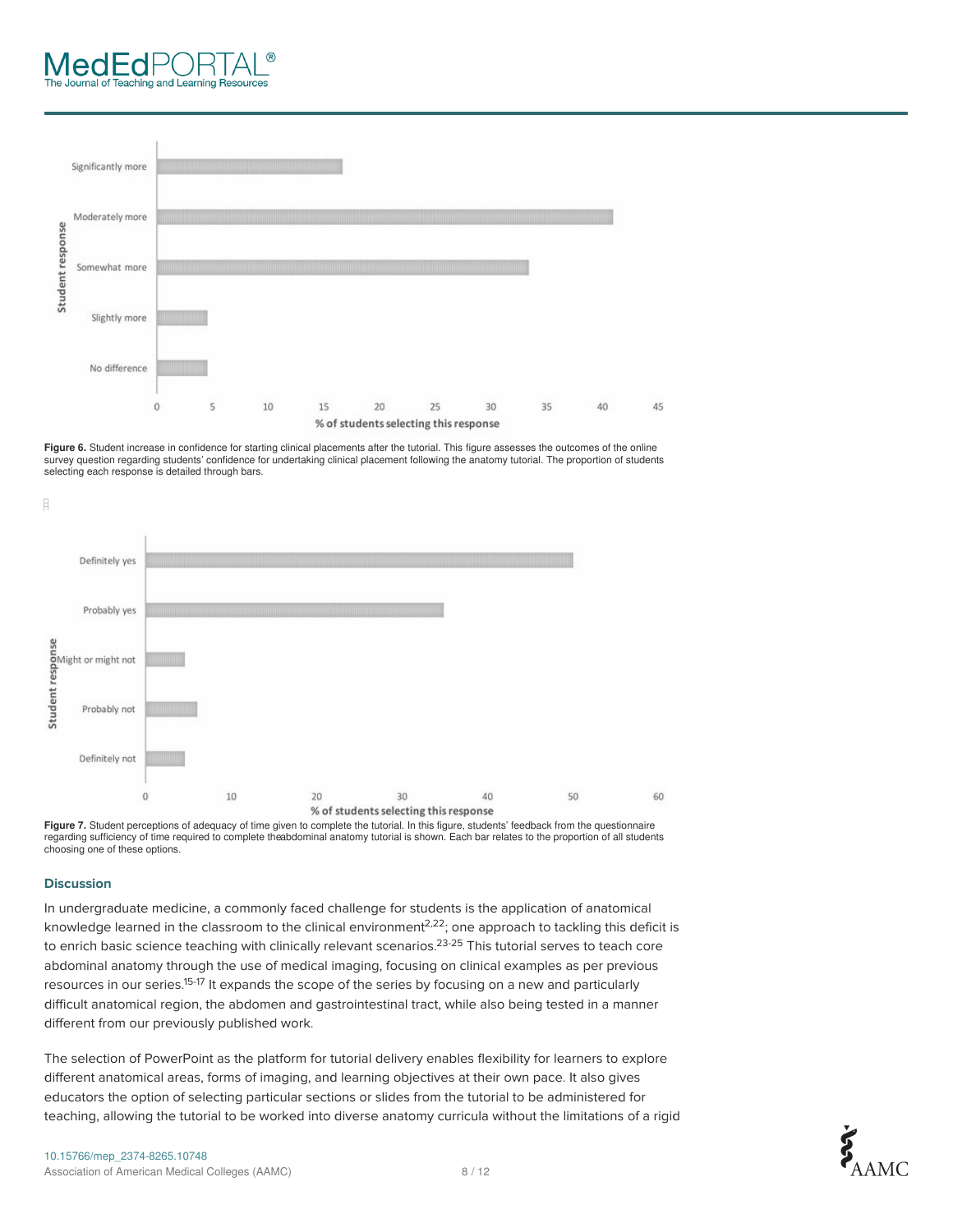# MedEdPOR1

structure. One of the major challenges in tutorial design was formatting the radiological images using the PowerPoint medium, particularly in ensuring that anatomical accuracy was upheld while making the images presentable and engaging to students. Another important decision was structuring the presentation; options here included segmenting according to type of radiological image, anatomical area, or learning style (e.g., structure identification, clinical applications, self-assessment). After experimenting with multiple options, we found that the most logical structure was according to abdominal organs, for example, focusing on the biliary system, stomach and duodenum, and small and large intestine separately in order for students to properly familiarize themselves with each region before moving onward.

This tutorial, by contrast to others in the series, was tested as a review tool for students who had already completed the abdominal anatomy section of their medical studies. However, the evaluation process was conducted similarly to our previous work, and in fact, the results did not differ largely. Once again, our research showed that exposure to the tutorial caused a significant improvement in students' knowledge of anatomical principles and in their familiarity with numerous forms of medical imaging. This resource was tested on students with sound preexisting knowledge in abdominal anatomy, having completed their study of this area, which suggests that this particular tutorial has a benefit that extends beyond the currently taught medical curriculum. This was a finding similar to others evaluating CAI interventions.<sup>26</sup> The evaluation process was limited in that the resource was not also tested as a stand-alone anatomical learning tool, meaning its efficacy in this regard cannot be commented on with certainty. Still, it would be likely that a resource that causes knowledge improvement in students familiar with abdominal anatomy would also do so in a group of novice students with minimal prior learning in this area.

Another aspect of the testing that highlights the value of this resource is that students' exposure to the tutorial was self-administered. As the testing showed that students' knowledge improved when the tutorial was used in this manner, this means it could be used beneficially without need for direct staffing or expert direction. The results suggest that the tutorial could be administered alongside the traditional, structured anatomical study program and still provide significant knowledge benefits without burdening academic time or resources. This finding is significant, given that the literature suggests that cost-benefit analysis must be considered when evaluating and developing CAI resources.<sup>27</sup> The tutorial also enables students to study at their own pace, spending time focusing on any particular gaps in knowledge they identify.

With regard to tutorial implementation, there were numerous challenges in ensuring that the testing and delivery of the resource to students ran smoothly. As there was a high volume of participants, we had to split them amongst several rooms, and with only two invigilators available, it was difficult to ensure the students all were focusing on the task required (e.g., tutorial, posttest) and not communicating with others. Ensuring each student worked independently was important yet difficult to control, as collaborative learning could have compromised the results and prevented testing the value of the resource as a review tool for individual students. However, the fact that students were eager to work collectively when going through the resource suggests that it is generalizable to group settings, perhaps in small-group teaching at university after delivery of the traditional anatomy course including laboratory work and lectures.

The tutorial had a clear positive effect on direct abdominal anatomy knowledge, as the experimental group that received the tutorial beforehand performed significantly better on the posttest than the control group, which had not yet received the tutorial. This result was not observed on the pretest where neither group had yet been exposed to the tutorial. In fact, the control group had superior results, albeit not significantly, on the pretest. This further emphasizes the benefits of the tutorial, as the experimental group with initially poorer scores was able to significantly outperform the control group after receiving the

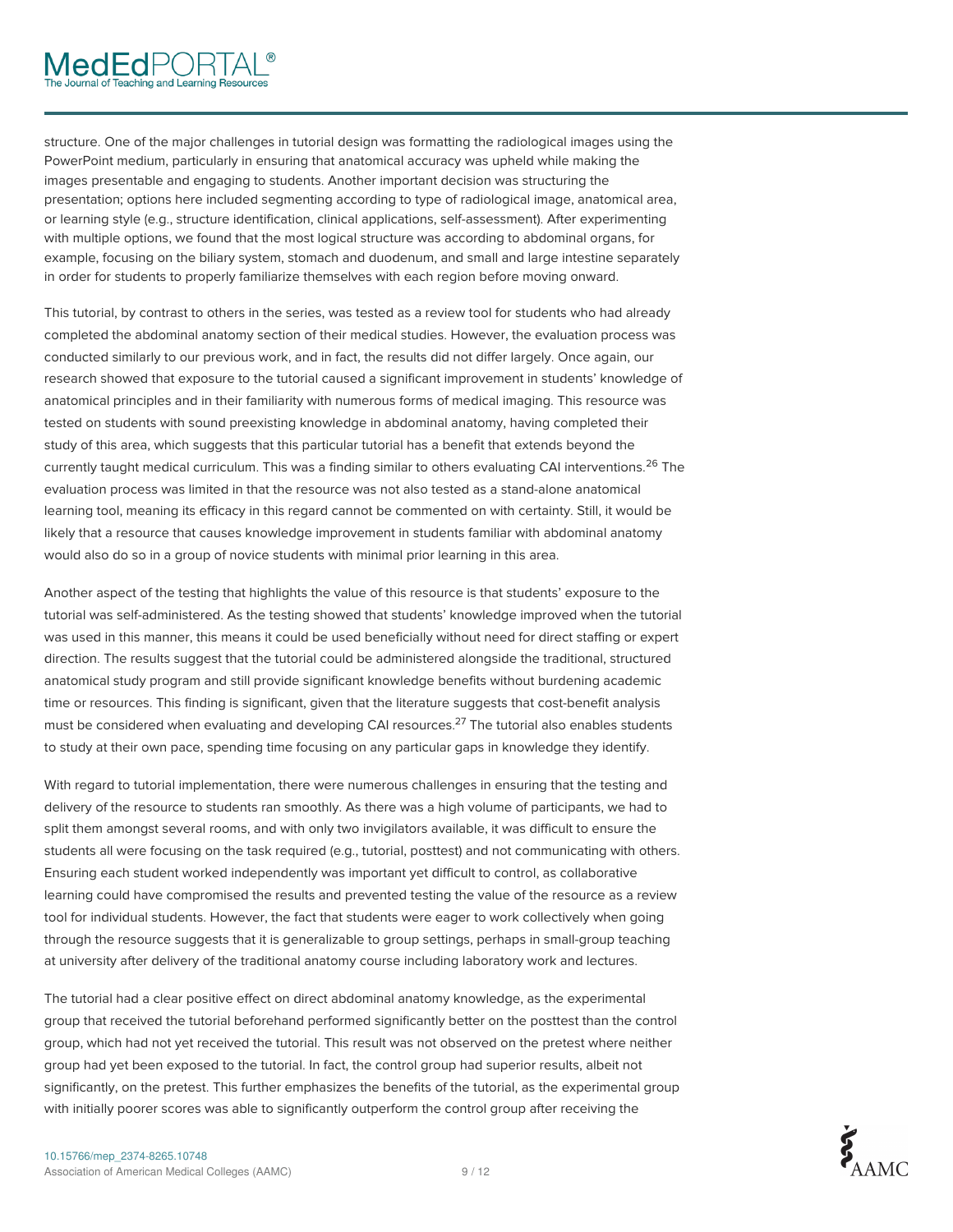tutorial. However, the testing indicated that this benefit of the tutorial did not extend to indirect clinical scenarios, as there were no statistically significant results favoring the experimental group for any of the indirect question types on the posttest. This is in contrast to our previous work in anatomical regions including the thorax and limbs,<sup>15-17</sup> which showed promising results in terms of applied knowledge. One explanation for this discrepancy may be the significantly higher complexity of the abdominal region, especially compared to less complex areas such as the upper limb, where the most significant results were obtained.<sup>15</sup> Application of knowledge is highly dependent on spatial and dynamic visualization,<sup>28,29</sup> further explaining the disparity in results amongst study of various anatomical areas. Extensive evidence exists surrounding the difficulty in applying learning to clinical contexts,<sup>30-32</sup> which is particularly the case for novice learners such as the participants in our study.

Responses to the participant evaluation questionnaires confirmed the importance of preparing students for exposure to the health care environment, which was the ultimate purpose for the development of this learning resource. The literature clearly outlines the substantial lack of confidence students have with integrating anatomy in clinical scenarios. $2^{2,33\cdot36}$  Considering that exposure to our tutorial for the short duration of 1 hour enhanced students' confidence in clinical anatomy and medical imaging, the students we tested align with those published sources. Our results thus reinforce the rapidly expanding literature surrounding the benefits of introducing clinical concepts from early stages of medical education, even in small quantities. 37

As previously alluded to, the suitability of our tutorial as a stand-alone learning tool is yet to be tested, limiting its evidence-based use in this manner. The tutorial was designed for use in revision for students with preexisting anatomy knowledge. It is reasonable to conclude that it would be of benefit as an adjunct to traditional teaching methods for novice students; however, the length of the tutorial and the depth to which anatomical principles are covered are unlikely to be adequate to permit students to rely solely on this resource for their abdominal anatomy teaching, nor was that our intention. Further work could expand the concepts in the tutorial so it may be used in a stand-alone capacity. Additionally, a more robust measure of the tutorial's effectiveness could involve assessing long-term knowledge retention and learner attitudes after students enter the clinical environment and determining if the knowledge gained translates to improvements in clinical reasoning and patient care.

**Madeleine J. Marsland:** Undergraduate Medical Student, Department of Medicine, Nursing and Health Sciences, Monash University

**Dunya Tomic:** Undergraduate Medical Student, Department of Medicine, Nursing and Health Sciences, Monash University

**Pamela L. Brian, MD:** Radiologist, Pennsylvania State University College of Medicine; Phase I Anatomy Course Co-Director, Pennsylvania State University College of Medicine

**Michelle D. Lazarus, PhD:** Senior Lecturer, Department of Anatomy and Developmental Biology and Affiliate, Monash Centre for Scholarship in Health Education, Monash University

**Disclosures:** None to report.

**Funding/Support:**

None to report.

#### **Prior Presentations:**

Tomic D, Marsland MJ, Lazarus MD, Brian PL. Development and learning impact of abdominopelvic medical imaging tutorial platforms. Poster presented at: ANZACA 2017 Conference; December 4-6, 2017; Auckland, New Zealand.

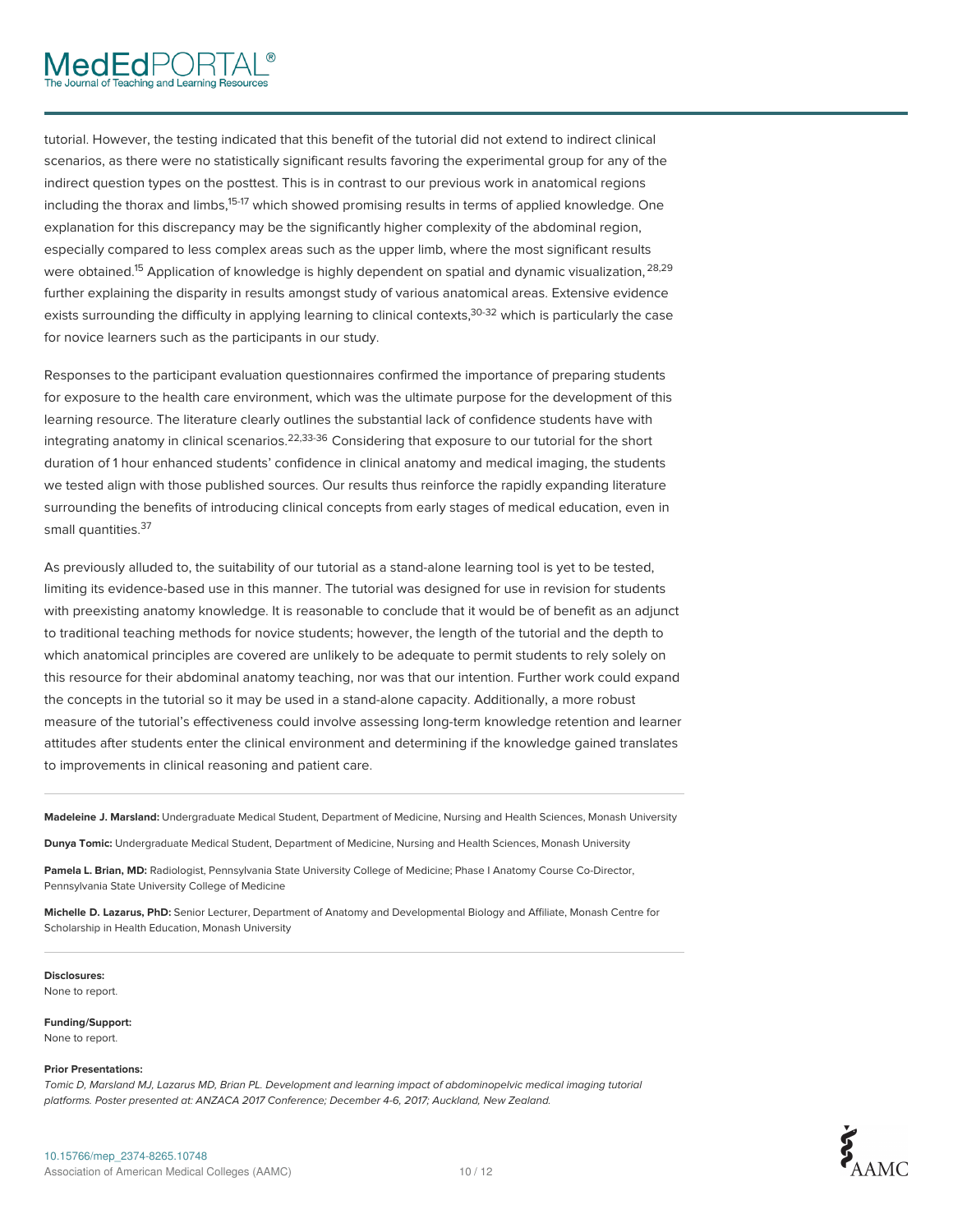#### **Ethical Approval:**

The Monash University Human Research Ethics Committee approved this study.

#### **References**

- 1. Massa LJ, Mayer RE. Testing the ATI hypothesis: should multimedia instruction accommodate verbalizer-visualizer cognitive style? Learn Individ Differ. 2006;16(4):321-335. https://doi.org/10.1016/j.lindif.2006.10.001
- 2. Norman G. Teaching basic science to optimize transfer. Med Teach. 2009;31(9):807-811. https://doi.org/10.1080/01421590903049814
- 3. Grignon B, Oldrini G, Walter F. Teaching medical anatomy: what is the role of imaging today? Surg Radiol Anat. 2016;38(2):253- 260. https://doi.org/10.1007/s00276-015-1548-y
- 4. Jack A, Burbridge B. The utilisation of radiology for the teaching of anatomy in Canadian medical schools. Can Assoc Radiol J. 2012;63(3):160-164. https://doi.org/10.1016/j.carj.2010.11.005
- 5. Pathiraja F, Little D, Denison AR. Are radiologists the contemporary anatomists? Clin Radiol. 2014;69(5):458-461. https://doi.org/10.1016/j.crad.2014.01.014
- 6. McCuskey RS, Carmichael SW, Kirch DG. The importance of anatomy in health professions education and the shortage of qualified educators. Acad Med. 2005;80(4):349-351. https://doi.org/10.1097/00001888-200504000-00008
- 7. Berman NB, Fall LH, Maloney CG, Levine DA. Computer-assisted instruction in clinical education: a roadmap to increasing CAI implementation. Adv Health Sci Educ Theory Pract. 2008;13(3):373-383. https://doi.org/10.1007/s10459-006-9041-3
- 8. Fincher R-ME, Wallach PM, Richardson WS. Basic science right, not basic science lite: medical education at a crossroad. J Gen Intern Med. 2009;24(11):1255-1258. https://doi.org/10.1007/s11606-009-1109-3
- 9. Heath C, Luff P, Svensson MS. Technology and medical practice. Sociol Health Illn. 2003;25(3):75-96. https://doi.org/10.1111/1467-9566.00341
- 10. Reidenberg JS, Laitman JT. The new face of gross anatomy. Anat Rec (Hoboken). 2002;269(2):81-88. https://doi.org/10.1002/ar.10076
- 11. Drake RL. Anatomy education in a changing medical curriculum. Kaibogaku Zasshi. 1999;74(4):487-490.
- 12. Holla SJ, Ramachandran K, Isaac B, Koshy S. Anatomy education in a changing medical curriculum in India: medical student feedback on duration and emphasis of gross anatomy teaching. Anat Sci Educ. 2009;2(4):179-183. https://doi.org/10.1002/ase.79
- 13. Heidger PM Jr, Dee F, Consoer D, Leaven T, Duncan J, Kreiter C. Integrated approach to teaching and testing in histology with real and virtual imaging. Anat Rec (Hoboken). 2002;269(2):107-112. https://doi.org/10.1002/ar.10078
- 14. Haines DE, Hutchins JB, Lynch JC. Medical neurobiology: do we teach neurobiology in a format that is relevant to the clinical setting? Anat Rec (Hoboken). 2002;269(2):99-106. https://doi.org/10.1002/ar.10073
- 15. Lazarus M, Fanelli M, Stanley A, Brian P. Upper limb anatomy tutorial using an imaging platform. MedEdPORTAL. 2015;11:10167. https://doi.org/10.15766/mep\_2374-8265.10167
- 16. Lazarus M, Stanley A, Smith L, Brian P. Thoracic anatomy tutorial using an imaging platform. MedEdPORTAL. 2014;10:9828. https://doi.org/10.15766/mep\_2374-8265.9828
- 17. Lazarus M, Smith L, Hoover A, Brian P. Lower limb radiology tutorial designed to enhance anatomy education and medical application of anatomy. MedEdPORTAL. 2013;9:9466. https://doi.org/10.15766/mep\_2374-8265.9466
- 18. Bass RZ, Morgan DE, Brooks WS. A case of pancreatic cancer: abdominal anatomy team-based learning module for medical students. MedEdPORTAL. 2018;14:10700. https://doi.org/10.15766/mep\_2374-8265.10700
- 19. Phillips A, Thurber B, Teven C, Wortman J, Soneru A, Straus C. Self-guided study module for head and neck radiological anatomy. MedEdPORTAL. 2014;10:9891. https://doi.org/10.15766/mep\_2374-8265.9891
- 20. Blackstock U, Carmody K. Transforming learning anatomy: basics of ultrasound lecture and abdominal ultrasound anatomy hands-on session. MedEdPORTAL. 2016;12:10446. https://doi.org/10.15766/mep\_2374-8265.10446
- 21. Moscova M, Bryce DA, Sindhusake D, Young N. Integration of medical imaging including ultrasound into a new clinical anatomy curriculum. Anat Sci Educ. 2015;8(3):205-220. https://doi.org/10.1002/ase.1481
- 22. Lazarus MD, Chinchilli VM, Leong SL, Kauffman GL Jr. Perceptions of anatomy: critical components in the clinical setting. Anat Sci Educ. 2012;5(4):187-199. https://doi.org/10.1002/ase.1281
- 23. Smith CF, Mathias HS. Medical students' approaches to learning anatomy: students' experiences and relations to the learning environment. Clin Anat. 2010;23(1):106-114. https://doi.org/10.1002/ca.20900
- 24. Bergman EM, Van Der Vleuten CPM, Scherpbier AJJA. Why don't they know enough about anatomy? A narrative review. Med Teach. 2011;33(5):403-409. https://doi.org/10.3109/0142159X.2010.536276
- 25. Gregory JK, Lachman N, Camp CL, Chen LP, Pawlina W. Restructuring a basic science course for core competencies: an example from anatomy teaching. Med Teach. 2009;31(9):855-861. https://doi.org/10.1080/01421590903183795
- 26. Wilson AB, Brown KM, Misch J, et al. Breaking with tradition: a scoping meta-analysis analyzing the effects of student-centered learning and computer aided instruction on student performance in anatomy [published online ahead of print April 16, 2018]. Anat Sci Educ. https://doi.org/10.1002/ase.1789
- 27. Maloney S, Haas R, Keating JL, et al. Breakeven, cost benefit, cost effectiveness, and willingness to pay for web-based versus face-to-face education delivery for health professionals. J Med Internet Res. 2012;14(2):e47. https://doi.org/10.2196/jmir.2040
- 28. Berney S, Bétrancourt M, Molinari G, Hoyek N. How spatial abilities and dynamic visualizations interplay when learning functional anatomy with 3D anatomical models. Anat Sci Educ. 2015;8(5):452-462. https://doi.org/10.1002/ase.1524
- 29. Guillot A, Champely S, Batier C, Thiriet P, Collet C. Relationship between spatial abilities, mental rotation and functional anatomy learning. Adv Health Sci Educ Theory Pract. 2007;12(4):491-507. https://doi.org/10.1007/s10459-006-9021-7